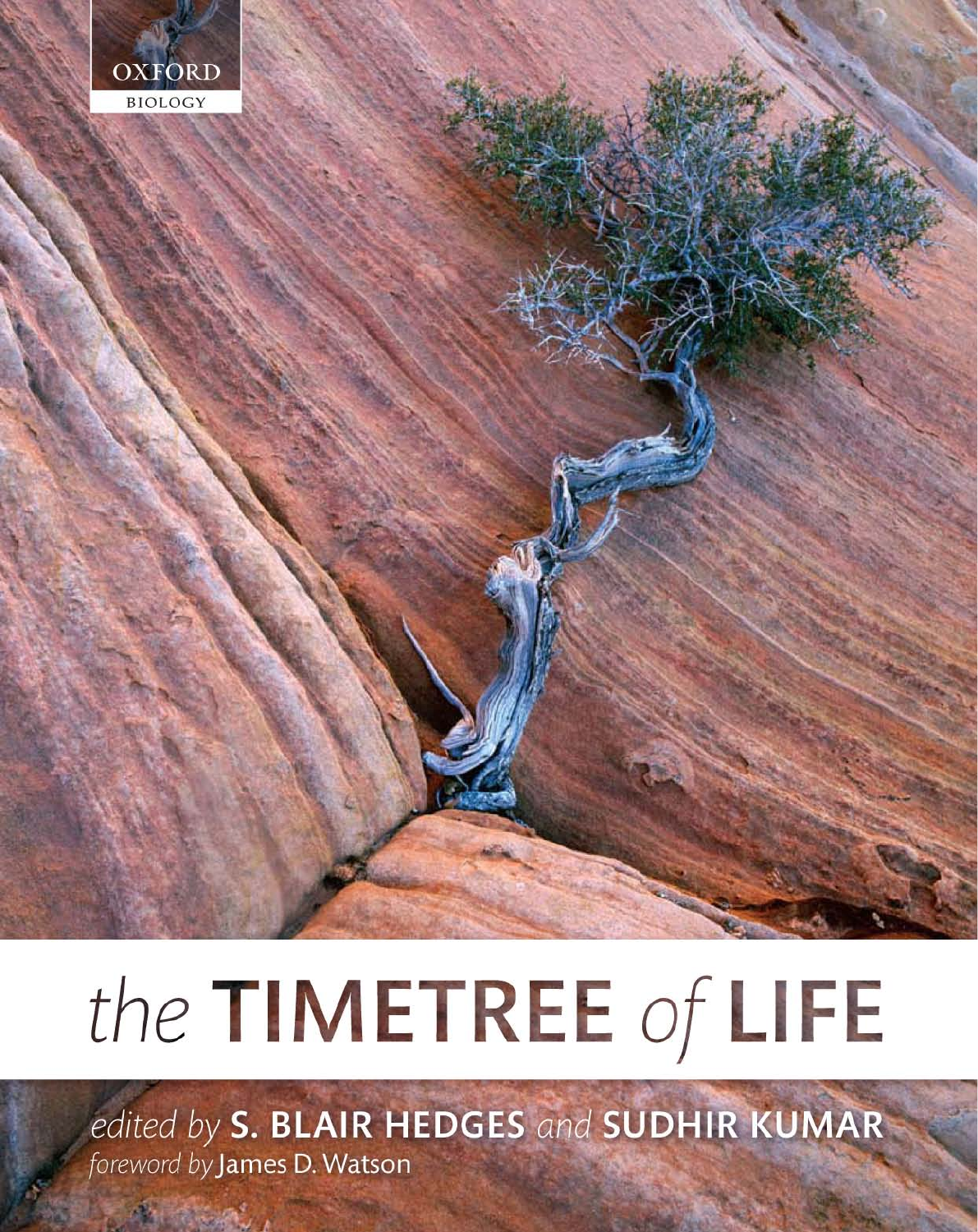### The geologic time scale

#### *Felix M. Gradstein*<sup>a</sup>*, \* and James G. Ogg*<sup>b</sup>

a Museum of Natural History, University of Oslo, N-0318 Oslo, Norway; bDepartment of Earth and Atmospheric Sciences, Purdue University, West Lafayette, IN 47907, USA

\*To whom correspondence should be addressed (felix.gradstein@ nhm.uio.no)

#### Abstract

Construction and assembly of the Geologic Time Scale involves: (a) constructing a relative (chronostratigraphic) standard scale for key periods in the Earth's rock record; (b) identifying high-resolution linear age dates to calibrate this relative scale in linear time; (c) astronomically tuning intervals with cyclic sediments or stable isotope sequences which have sufficient fossil or geomagnetic ties to be merged in the standard scale, and increase its resolution; (d) interpolating for those relative time intervals where direct linear age information is insufficient; and (e) estimating error bars on the age of boundaries and on unit durations.

Time is an indispensable tool for all of us. The time kept by innumerable watches and a great variety of clocks regulates our everyday life, while the familiar calendar governs our weekly, monthly, and yearly doings. These eventually condense into the historical record of the events over centuries. The standard unit of modern time keeping is the second, defined by a precise number of vibrations of the cesium atomic clock. The atomic second is defined as the duration of 9.192.631.770 periods of the radiation corresponding to the transition between two hyperfine levels of the ground state of the Cesium 133 atom. This value was established to agree as closely as possible with the ephemeris second based on the Earth's motion. The advantage of having the atomic second as the unit of time in the International System of Units is the relative ease, in theory, for anyone to build and calibrate an atomic clock with a precision of 1 part per 10<sup>11</sup> (or better). In practice, clocks are calibrated against broadcast time signals, with frequency oscillations in Hertz being the "pendulum" of the atomic time-keeping device.

The tick of the second paces the quick heart beat, and traditionally was the 60th part of the 60th part of the 24th part of the 24-h day, with the minute and the hour

being convenient multiples to organize our daily life and productivity. The day carries the record of light and dark, the month the regularly returning shapes of the moon, and the year the cycle of the seasons and the apparent path of the sun. All is clear, and we have grown up with the notion that time is a vector, pointing from the present to the future. Events along its path mark the arrow of time, and the arrow is graded either in relative "natural" units, or in units of duration—the standard second and its multiples, like hours and years, and millions of years.

#### Geologic time and the sediment record

A majority of geologists consider time as a vector pointing from the distant past to the present. Instead of "distant past," the term "deep time" has been coined in the vernacular. What is exactly the concept of geologic time, what are its natural units, how are they defined, and how do we use these units properly? A good understanding of geologic time is vital for every scientist who deals with events in the Earth sediment and rock record, or with the genetic record of evolution in living organisms, especially those who strive to understand past processes and determine rates of change. This understanding takes place in a framework called Earth Geological History, a super calendar of local and global events. The challenge to this understanding is reading, organizing, and sorting the Earth's stone calendar pages. In the process, we often have to reconstruct the content of missing pages. Correlation of the rock record between regions is a vital part of the reconstruction process.

One of the earliest reconstructions is by Nicolas Steno (1631–1687) who made careful and original stratigraphic observations. Based on these observations, Steno concluded that the Earth's strata contain the superimposed records of a chronological sequence of events that can be correlated worldwide. Geological correlation formally is expressed in terms of five consecutive operations (each is followed by one or more examples):

**(a)** Rock units, like formations or well log intervals = lithostratigraphic correlation *Kimmeridge Clay Formation* of England

F. M. Gradstein and J. G. Ogg. The geologic time scale. Pp. 26-34 in *The Timetree of Life*, S. B. Hedges and S. Kumar, Eds. (Oxford University Press, 2009).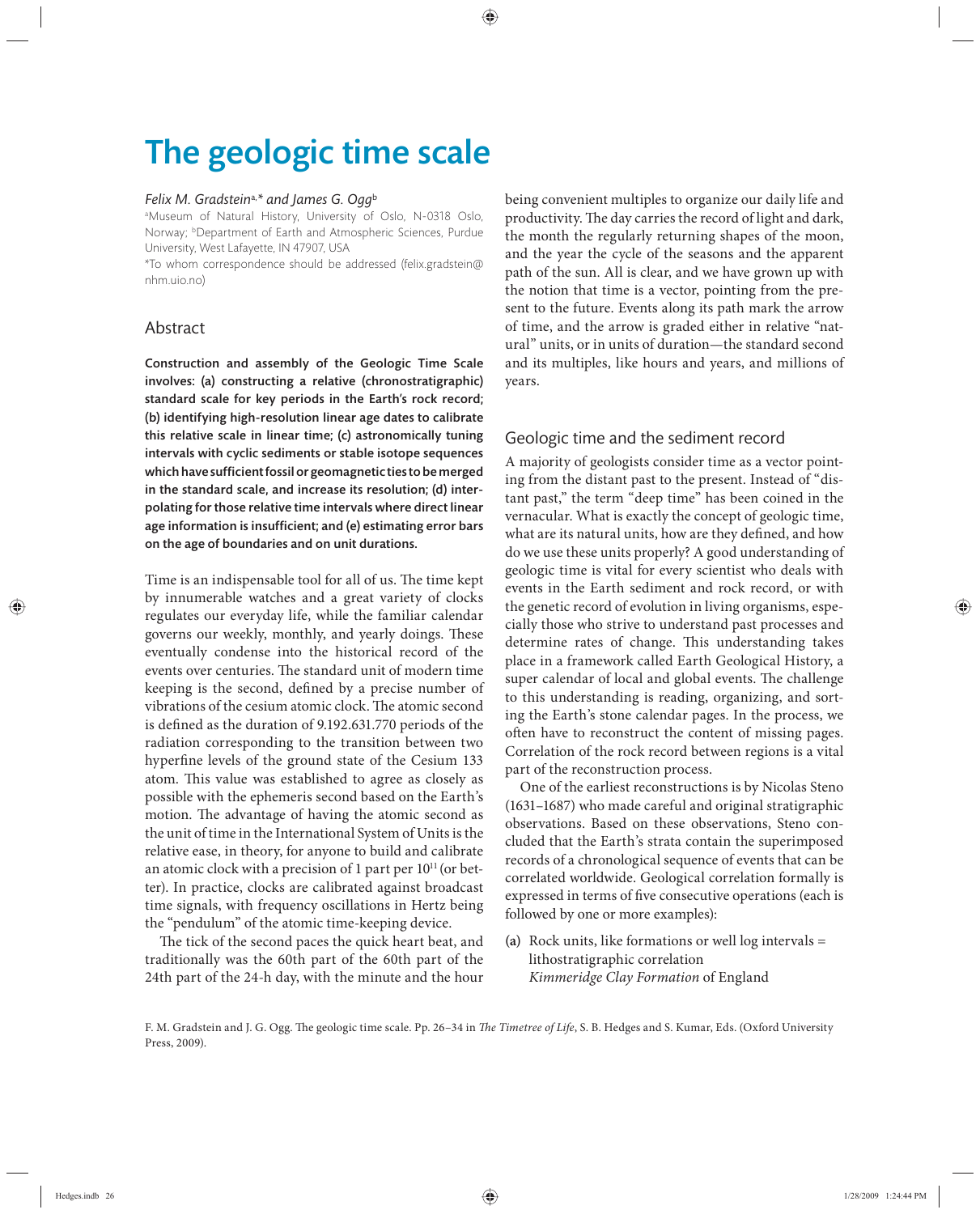- **(b)** Fossil units, like zones = biostratigraphic correlation *Turrilina alsatica* benthic foraminifer zone
- **(c)** Relative time units = geochronologic ("Earth time") correlations *Jurassic Period, Eocene Epoch, Oxfordian Age,*
- *polarity chron C29r* **(d)** Rocks deposited during these time units = chronostratigraphic (time–rock) correlation *Jurassic System, Eocene Series, Oxfordian Stage, polarity zone C29r*
- **(e)** Linear time units or ages = geochronologic correlation

*150 million years ago (Ma), 10,000 years ago (ka)*

Without correlation to a global reference scale, successions of strata or events in time derived in one area are unique and contribute nothing to the understanding of Earth history elsewhere. The rules of hierarchy in geological correlation, from rocks and fossils to relative and linear time, are carefully laid down in the International Stratigraphic Guide. An abbreviated copy of this "rule book" with further references may be found on the Web site of the International Commission on Stratigraphy (ICS) under www.stratigraphy.org.

Before we deal with linear geological time, a few words are necessary about the common geological calendar built from relative age units. This chronostratigraphic scheme is not unlike a historical calendar in which societal periods, for example, the Minoan Period, the reign of Louis XIV, the American Civil War, are used as building blocks, devoid of a linear scale. Archeological relics deposited during these intervals (e.g., the Palace of Minos on Crete, Versailles or spent cannon balls at Gettysburg, respectively) comprise the associated physical and chronostratigraphic record. A chronostratigraphic scale is assembled from rock sequences stacked and segmented in relative units based on their unique fossil and physical content. When unique local fossil and physical records are matched with those of other rock sequences across the globe—in a process known as stratigraphic correlation—a relative scale can be assembled that, when calibrated to stage type sections, becomes a chronostratigraphic scale. The standard chronostratigraphic scale, in downloadable graphics format, is available from the ICS Web site. This time scale is made of successive stages in the rock record, like Cenomanian, Turonian, Coniacian, and so on, within the Cretaceous system.

Originally, each stage unit was a well-defined body of rocks at a specific location of an assigned and agreed upon relative age span, younger than typical rocks of the underlying stage and older than the typical rocks of the next higher stage. This is the concept of defining stage units with type sections, commonly referred to as stratotype sections. The principles and building blocks of this chronostratigraphy were slowly established during centuries of study in many discontinuous and incomplete outcrop sections. Inevitably, lateral changes in lithology between regions and lack of agreement on criteria, particularly in which fossils were characteristics of a relative unit of rock, have always resulted in a considerable amount of confusion and disagreement on stage nomenclature and stage use. Almost invariably classical stage stratotypes turned out to only represent part of stages. Hence, a suite of global subdivisions with precise correlation horizons was required.

#### Global stratotype section and point

Now, relatively rapid progress is being made with definition of Global Stratotype Sections and Points (GSSPs) to fix the lower boundary of all geologic stages, using discrete fossil and physical events that correlate well in the rock record. For the ladder of chronostratigraphy, this GSSP concept switches the emphasis from marking the spaces between steps (stage stratotypes) to fixing the rungs (boundaries of stages).

Each progressive pair of GSSPs in the rock record also precisely defines the associated subdivision of geologic time. It is now 25 years ago that a "golden spike" struck the first GSSP. This event of historic proportions for the geologic time scale involved the boundary between the Silurian and Devonian Periods, or rather the lower limit of the Devonian, at a locality called Klonk in Czechoslovakia.

The problem of the Silurian–Devonian boundary and its consensus settlement in the Klonk section hinged on a century-old debate known as the "Hercynian Question" that touched many outstanding geoscientists of the nineteenth century. The issue came to the forefront after 1877, when Kaiser stated that the youngest stages (étages) of Barrande's "Silurian System" in Bohemia correspond to the Devonian System in the Harz Mountains of Germany and other regions. Kaiser's findings contrasted with the conventional nineteenth century wisdom that graptolite fossils became extinct at the end of the Silurian. Eventually, it became clear that so-called Silurian graptolites in some sections occur together with so-called Devonian fossils in other sections, leading to the modern consensus that graptolites are not limited to Silurian strata.

A bronze plaque in the Klonk outcrop shows the exact position of the modern Silurian–Devonian Boundary,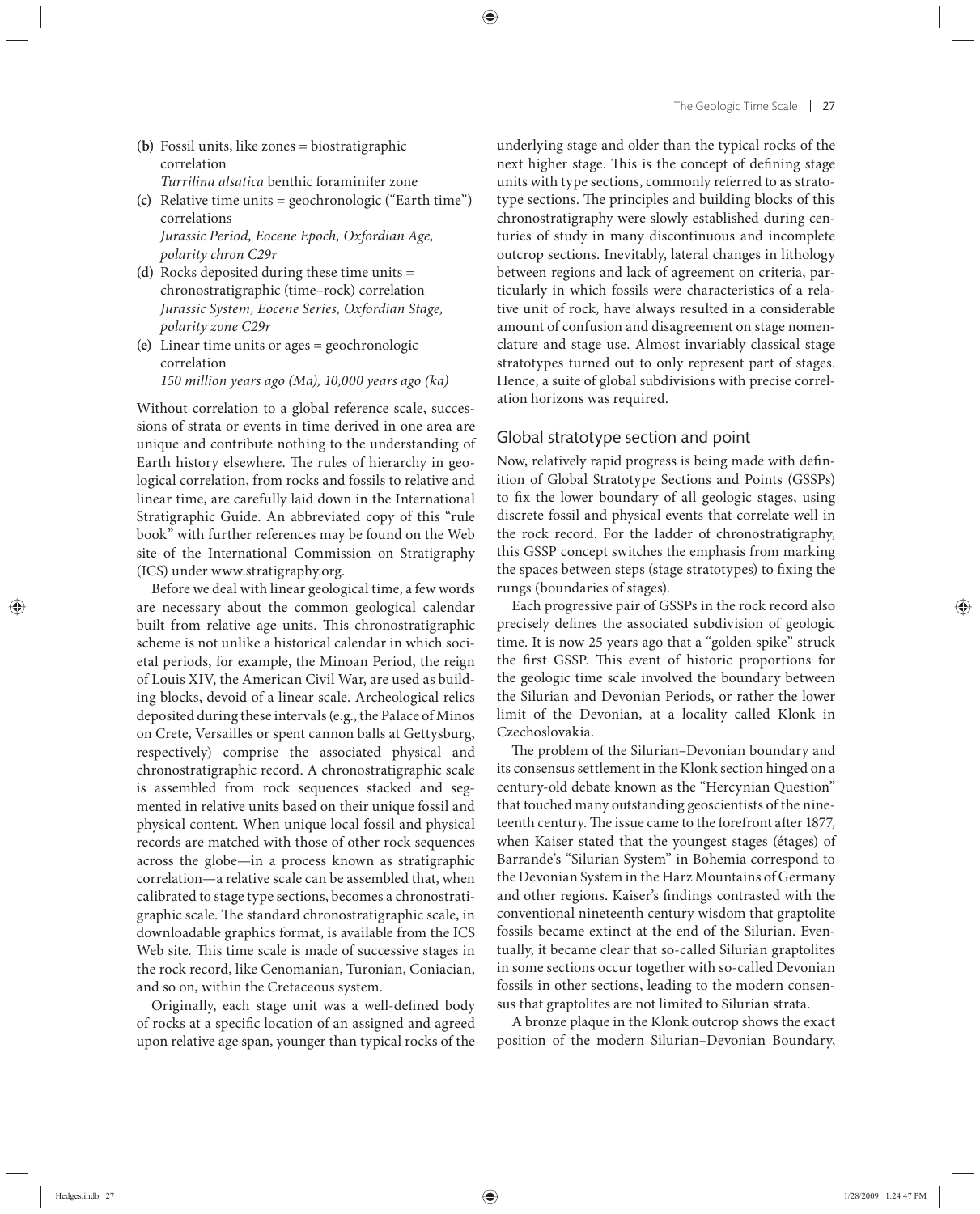which is taken at the base of the Lochkovian Stage, the lowest stage in the Devonian. The base of the Lochkovian Stage is defined by the first occurrence of the Devonian graptolite *Monograptus uniformis* in bed #20 of the Klonk Section, northeast of the village of Suchomasty. The lower Lochkovian index trilobites with representatives of the *Warburgella rugulosa* group occur in the next younger limestone bed #21 of that section.

The concept of the GSSP has gained acceptance among those stratigraphers who consider it a pragmatic and practical solution to the common problem that conventional stage type sections inevitably leave gaps, or lead to overlap between successive stages. The boundary stratotype very much relies on the notion that it is possible to arrive at accuracy in correlation through the use of events, like a geomagnetic reversal, a global change in a stable isotope value, or the evolutionary appearance of one or more prominent and widespread fossil taxa. Thus, the limits of a stage can now be defined with multiple event criteria that to the best of our current knowledge are synchronous over the world. Delimiting successive stages in a clear and practical manner enhances their value as standard units in chronostratigraphy and ultimately in geochronology. Without standardized units neither the (relative) stratigraphic scale nor the (linear) time scale can exist.

At present over 55 GSSPs have been defined (Fig. 1; see www.stratigraphy.org for details), but there are more stages in the Phanerozoic Eon in need of base definition. Fortunately, a majority of those now have target definitions, and are awaiting consensus on the best outcrop or borehole section to place a "golden spike." Thus, with the definitions in place, we can proceed to scale the "deep time" stage units linearly.

This brings us to Geochronology, referring to the geochronologic calendar of Earth events called the Geologic Time Scale. While the chronostratigraphic scale is a convention to be agreed upon rather than discovered, calibration of the scale in seconds and (mega-) years is a matter for discovery and estimation rather than agreement. Like human time, linear geological time is expressed in units of standard duration—the second and hence (thousands or millions of) years.

#### Building a geological time scale

The ideal time scale is built from accurate radiometric ages, taken precisely at stage boundaries throughout the stratigraphic column in the Phanerozoic Eon. For more detailed resolution, the exact number of orbitally tuned sedimentary cycles is counted within each stage, such that calibrations and correlation may be achieved within



Fig. 1 Methods used to construct Geologic Time Scale 2004 (GTS2004) (*1*).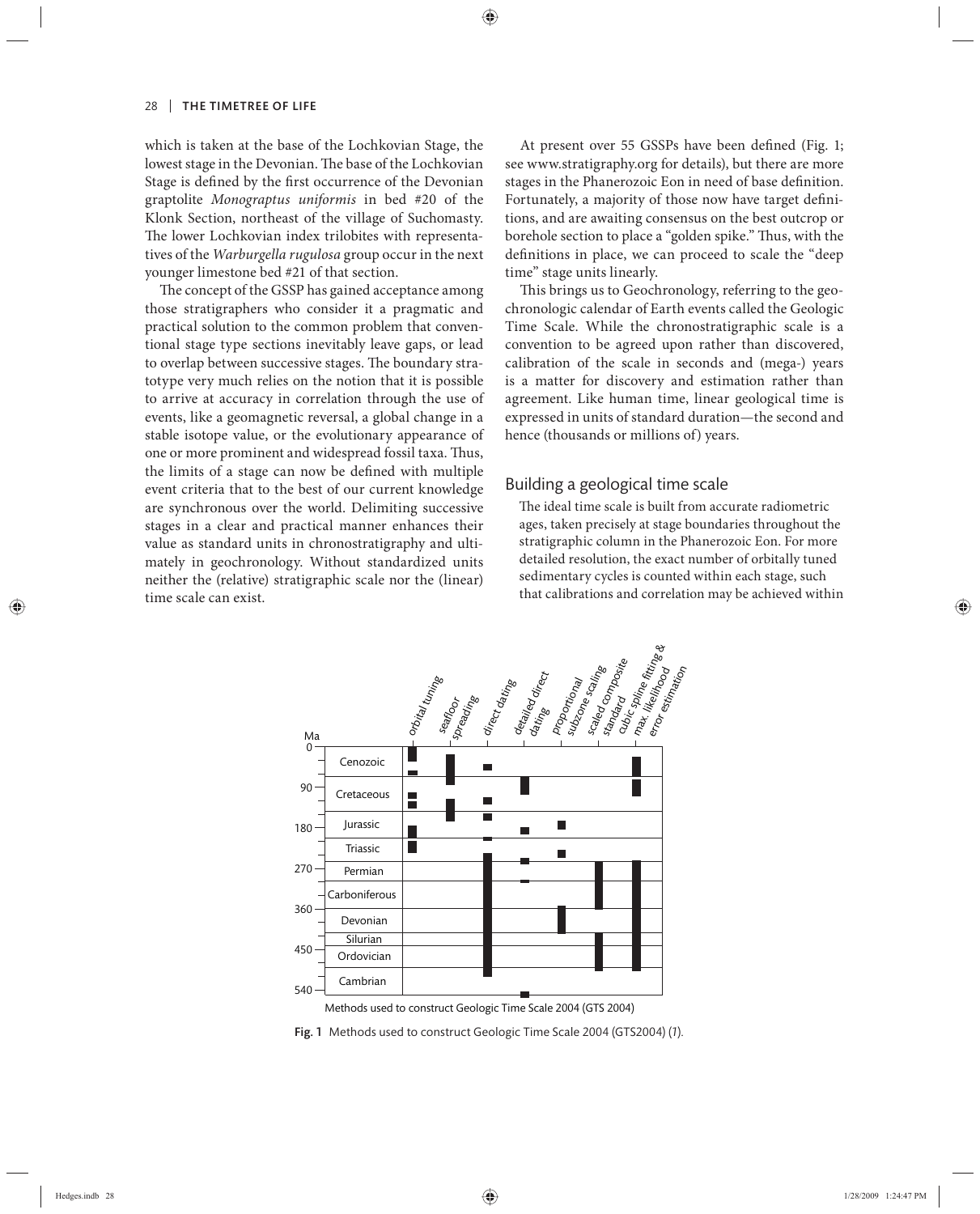20 thousand years for the last 540 million years or so . . . . If this sounds too good to be true, let it rest. Back to reality.

Geologic reality is schematically illustrated in Fig. 1, providing a quick overview of the actual methodology applied to construct Geologic Time Scale 2004 (GTS2004) (*1*), the most recent standard time scale. Before the Cambrian, the first period of the Phanerozoic Era, the geologic time scale is less sophisticated, and based only on sparse radiometric dates. The steps involved in Phanerozoic time scale construction may be summarized as follows:

- **(a)** Construct a relative (chronostratigraphic) standard scale for the key periods in the Earth's rock record
- **(b)** Identify high-resolution linear age dates to calibrate this relative scale in linear time
- **(c)** Astronomically tune (see later) intervals with cyclic sediments or stable isotope sequences which have sufficient fossil or geomagnetic correlation ties to be merged in the standard scale, and increase its resolution
- **(d)** Interpolate for those relative time intervals where direct linear age information is insufficient
- **(e)** Estimate error bars on the age of boundaries and on unit durations.

The first step, integrating multiple types of stratigraphic information to construct the standard chronostratigraphic scale, is the most time consuming; it summarizes and synthesizes centuries of detailed geological research and tries to understand all relative correlations and calibration to the standard.

The second and third steps, identifying which radiometric and cycle-stratigraphic studies to use as the primary constraints for assigning linear ages, are the ones that have much evolved. Historically, Phanerozoic time scale building went from an exercise with very few and relatively inaccurate radiometric dates, as available to the pioneer of the geologic time scale Arthur Holmes, to one with many dates with greatly varying analytical precision, as in the mid-1980s. Next, time scale studies started to appear of selected intervals, like Paleogene, Late Cretaceous, or Ordovician, that selected a small suite of radiometric dates with high analytical precision and relatively precise stratigraphic position.

At the same time, a high-resolution Neogene time scale started to take shape, using orbital tuning of long sequences of sedimentary and/or oxygen isotope cycles in the Mediterranean region and in Atlantic and Pacific pelagic sediments. The present trend for the pre-Neogene is to incorporate radiometric dates that have very small analytical and stratigraphic uncertainties, and pass the most stringent tests.

The fourth step, interpolating the stratigraphic and radiometric information, has much evolved. An early method already constructed the basic two-way graph, used until now. It plotted the cumulative sum of maximum global thickness of strata per stratigraphic unit along the vertical axis and selected radiometric dates from volcanic tuffs and other suitable layers along the horizontal linear axis. This best fit line method interpolated ages to the stages, but is a far cry from methods used today that scale stages along the vertical axis with composite standards of fossil zones. In the mid-1990s, Frits Agterberg and Felix Gradstein started to apply mathematical/statistical error analysis to the time scale ages, which, for the first time, allowed them to assign fairly realistic error bars to ages of Mesozoic stage boundaries, a trend that persists today for the whole of Phanerozoic below the Neogene.

The following is a simplified introduction to the modern building tools depicted in Fig. 1.

#### Music of the spheres

Let us start with a brief outline of the principle of the sedimentary cycles approach to time scale building, as is now standard for the last 23 Ma (Neogene), and provides superior resolution and precision. Gravitational interactions of the Earth with the Sun, Moon, and other planets cause systematic changes in the Earth's orbital and rotational system. These interactions give rise to cyclic oscillations in the eccentricity of the Earth's orbit, and in the tilt and precession of the Earth's axis, with mean dominant periods of 100,000, 41,000, and 21,000 years, respectively. The associated cyclic variations in annual and seasonal solar radiation onto different latitudes alter long-term climate in colder vs. warmer and wetter vs. dryer periods that lead to easily recognizable sedimentary cycles, such as regular interbeds of limy and shaly facies. Massive outcrops of hundreds or thousands of such cycles are observed in numerous geological basins, for example around the Mediterranean, and in sediment cores from ocean-drilling sites.

Counting of this centimeter to meter thick cycles in great detail over land outcrops and in ocean-drilling wells, combined with the additional correlation aids provided by magnetostratigraphy, oxygen isotope stratigraphy, and biostratigraphy, produced a very detailed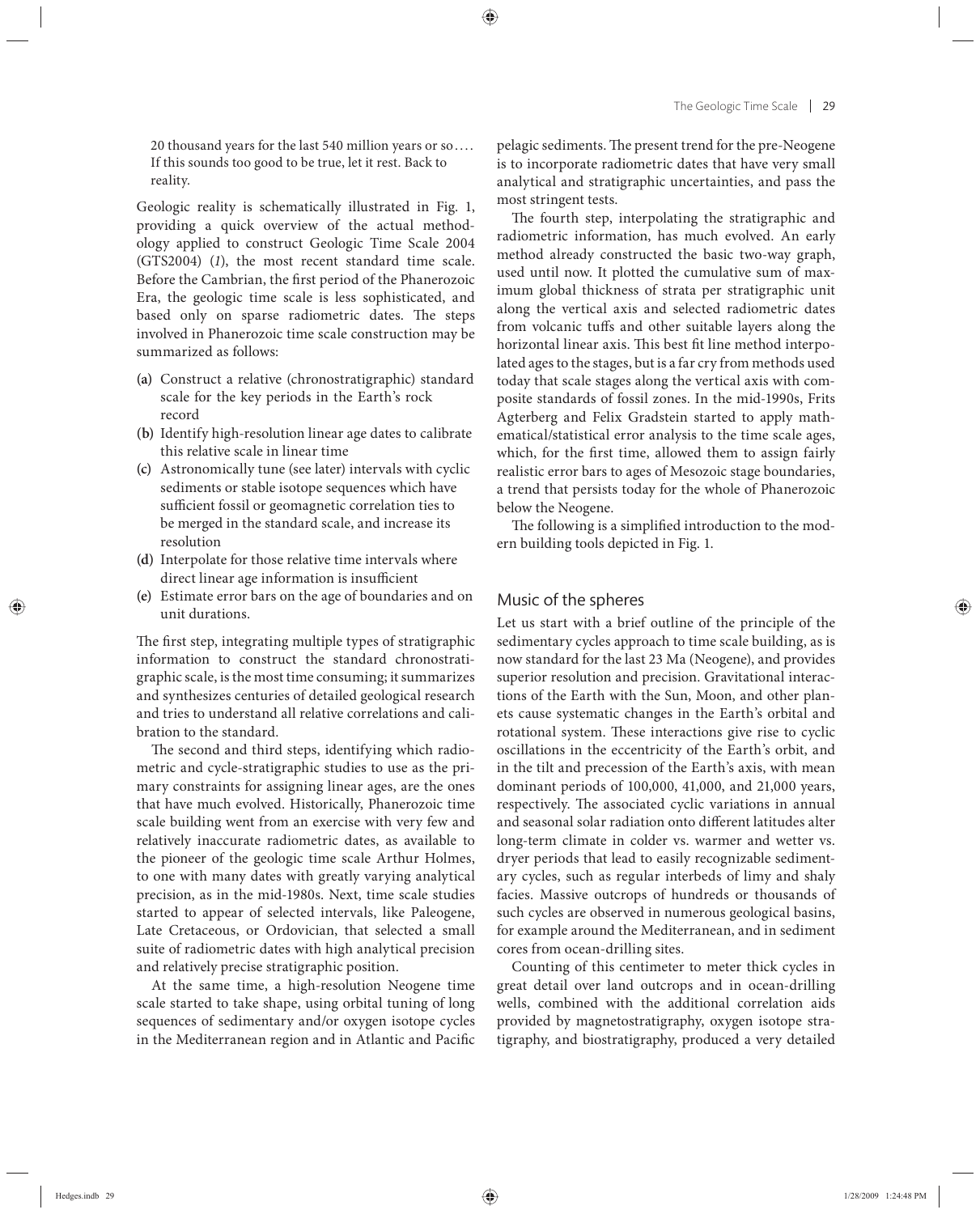Neogene cycle pattern. The critical step is the direct linkage of each cycle to the theoretical computed astronomical scale of the 21,000, 41,000, and 100,000-year paleoclimatic cycles. This astronomical tuning of the geological cycle record from the Mediterranean and Atlantic by earth scientists at Utrecht and Cambridge Universities such as Luc Lourens, Frits Hilgen, and Nick Shackleton led to unprecedented accuracy and resolution for the last 23 million years (*2*). In New Zealand, Tim Naish and colleagues have calibrated the upper Neogene record to the standard Neogene time scale. Using the high-resolution land-based cycle, isotope and magnetic record in the Wanganui Basin, these authors thereby transferred precise absolute ages to local shallow marine sediments and demonstrated the link between sequence and cycle stratigraphy.

Efforts are underway to extend the continuous astrochronologic scale back into Oligocene and Eocene by applying a combination of cycle stratigraphy, improved astronomical projections, oxygen isotope stratigraphy, and magnetostratigraphy to the deep sea record.

A special application of orbitally tuned cyclic sediment sequences is to "rubber-band" stratigraphically floating units, like parts of Paleocene, Albian, and parts of Lower Jurassic, skilfully executed by specialists like Ursula Rohl, Tim Herbert, and Graham Weedon. A quantitative estimation of the duration of all cycles within a stratigraphic unit allows estimates of their duration.

#### Decay of atoms

For rocks older than Neogene, the derivation of a numerical time scale depends on the availability of suitable radiometric ages. Radiometric dating generally involves measuring the ratio of the original element in a mineral, like sanidine feldspar or zircon, to its isotopic daughter products. The age of a mineral may then be calculated by means of the isotopic decay constant. Depending on the half-life of the element, several radiometric clocks are available; 40Ar/39Ar and the family of U/Pb isotopes are the most common suites nowadays applied to the Phanerozoic, because of analytical precision and utility with tuffaceous beds in marine or non-marine sequences. Radiometric dating of sedimentary rocks follows several geological strategies:

**(a)** Dating of igneous intrusions within sediments records the time of primary cooling, when the igneous rocks were emplaced and had cooled sufficiently (to a few hundreds of degrees centigrade) to set the radiometric decay clock in action. Because of uncertainty in the relation of the intrusion to the host sediment, such dates may be of limited stratigraphic use.

- (b) Dating of volcanic flows and tuffs as part of the stratified sedimentary succession.
- **(c)** Dating of authigenic sedimentary minerals, mainly involving glauconite, found widespread in many marine sediments. Mild heating or overburden pressure after burial may lead to loss of argon, the daughter product measured in the 40K/40Ar clock in glauconite. Another problem is that glauconite also contains an abundance of tiny flakes that allow diffusion of Ar at low temperatures. The result is that glauconite dates may be too young. Because of such problems which may be difficult to detect, modern geologic time scales avoid dates based on glauconite.

Calibration of the decay constants or measurement standards can be enhanced by intercalibration to other radiometric methods, or by dating rocks of a known age, for example a volcanic ash within an astronomically tuned succession. Astrochronologic and interlaboratory recalibration of the 40Ar/39Ar monitor standard indicates that many of the  $40Ar/39Ar$  ages used in previous Phanerozoic time scales are too young by about 0.5% to 1.0%. For example, the 65.0 Ma age, assigned 10 years ago to the top Cretaceous, is now 65.5 Ma.

Radiometric dating techniques with less than 1% analytical error are providing suites of high-precision U/Pb and Ar/Ar dates for the Paleozoic and Mesozoic. Surprisingly, perhaps, there are only seven direct age dates on period or stage boundaries (Fig. 1), with a majority of the 200+ radiometric age dates used for GTS2004 "floating" at some level within a stage.

The integration of this level of chronometric precision with high-resolution biostratigraphy, magnetostratigraphy, or cyclic scales is a major challenge to time scale studies. Even the most detailed biostratigraphic scheme probably has no biozonal units of less than 0.5–1.0 million year (my) duration, not to speak of the actual precision in dating a particular "stratigraphic piercing" point, for which an U/Pb age estimate would be available with an analytical uncertainty of 0.1 to 0.5 my. Similarly, combination of analytically less precise K/Ar dates with much more precise Ar/Ar or U/Pb dates in statistical interpolations creates a strong bias toward the latter, despite the fact that both may have equal litho-, bio-, and chronostratigraphic precision.

Nevertheless, the combination of precise stratigraphic definitions through GSSPs and accurate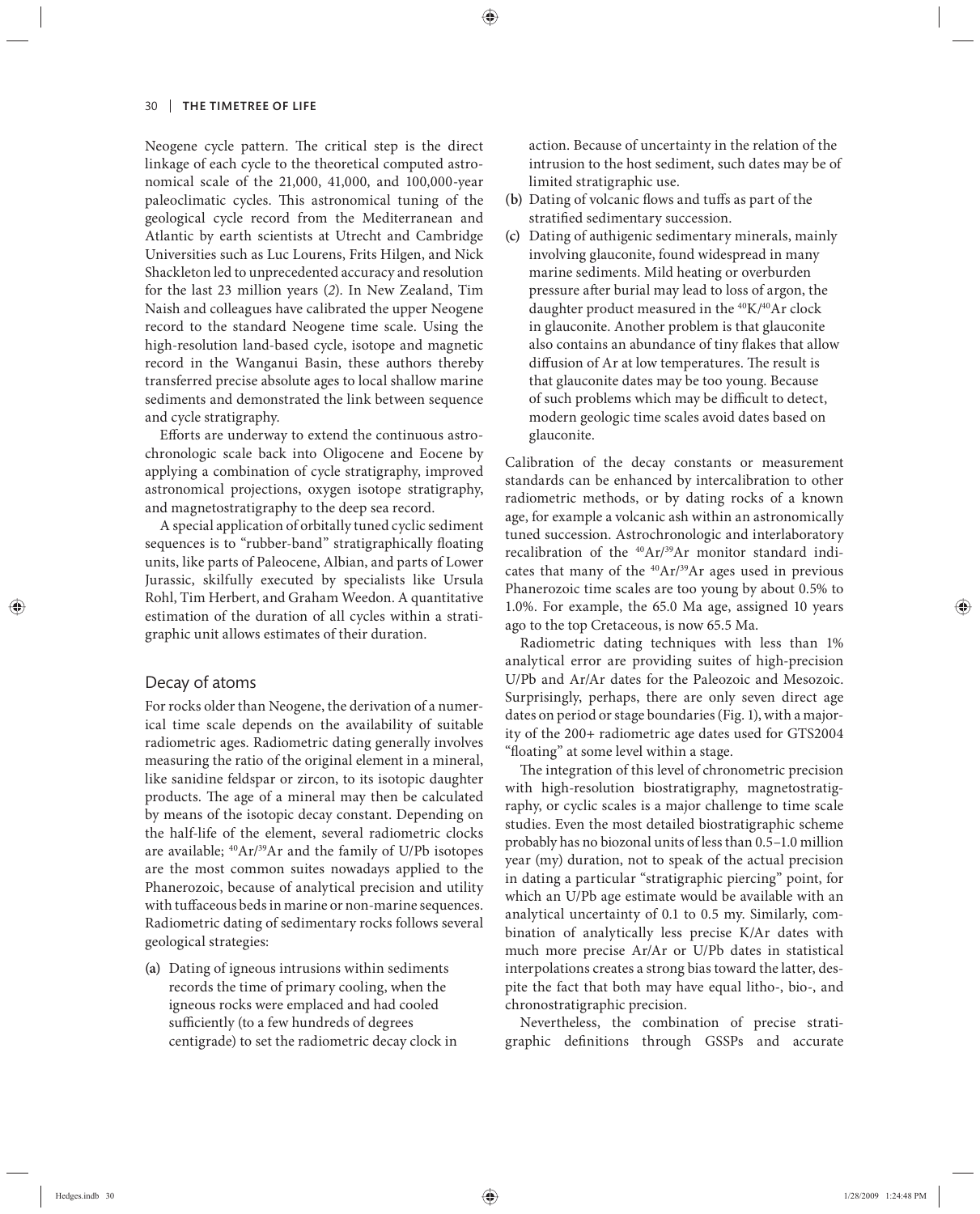radiometric dates near these levels is paving the way for a substantial increase in the precision and accuracy of the Geologic Time Scale. The bases of Paleozoic, Mesozoic, and Cenozoic Eras are bracketed by analytically precise ages at their GSSP or primary correlation markers—542.0  $\pm$  1.0 Ma, 251.0  $\pm$  0.4 Ma, and 65.5  $\pm$  0.3 Ma respectively—and there are direct age dates for the base Carboniferous, base Permian, base Jurassic, base Aptian, base Cenomanian, and the base Oligocene. Most other period or stage boundaries lack direct age control. Therefore, the third step, linear interpolation, also plays a key role for the time scale.

#### Interpolation and statistics

Despite the progress in standardization and dating, parts of the Mesozoic and Paleozoic Eras have sparse radiometric records (see Fig. 2). Ideally, each of the 90+ stage boundaries that comprise the Paleozoic, Mesozoic, and Cenozoic Eras of the Phanerozoic Eon should coincide with an accurate radiometric date from volcanic ash. However, this coincidence is rare in the geological record. The combined number of fossil events and magnetic reversals far exceeds the total number of radiometrically datable horizons in the Phanerozoic. Therefore, a framework of bio-, magneto-, and chronostratigraphy provides the principal fabric for stretching of the relative time scale between dated tiepoints on the loom of linear time. For such stretching, interpolation methods that are employed are both geological and statistical in nature.

Earlier, we mentioned the outdated method of plotting the cumulative global thickness of periods against selected linear age dates. Among the modern geological scaling methods, an assumption of relative constancy of seafloor spreading over limited periods of time is a common tool for interpolating the Latest Cretaceous through Paleogene relative scale. Magnetic polarity chrons, the units of magnetochronology, can be recognized both on the ocean floor as magnetic anomalies measured in kilometers from the mid-ocean spreading center, and in marine sediments as polarity zones that contain biostratigraphic events and can be linked to linear time. Knowing the linear age of a few ocean crust magnetic anomalies (earth magnetic reversals or magnetochrons) allows interpolation of the ages of the intervening magnetic pattern, which in turn can be correlated to the fossil record and geological stage boundaries. The subduction of pre-late Jurassic oceanic crust precludes such an interpolation approach for older Mesozoic and the Paleozoic strata.

A second geological method involves building a zonal composite to scale stages. Several outstanding examples are documented in GTS2004 built by a large international team of scientists under the direction of Felix Gradstein and James Ogg. For this scale, Roger Cooper and colleagues have built a very detailed composite standard of graptolite zones from 200+ sections in oceanic and slope environment basins for the uppermost Cambrian, Ordovician, and Silurian intervals. With zone thickness taken as directly proportional to zone duration, the detailed composite sequence was scaled using selected, high-precision age dates. For the Carboniferous through Permian, a composite standard of conodont, fusulinid, and ammonoid events from many classical sections can now be calibrated to a combination of U/Pb and 40Ar/39Ar dates. A composite standard of conodont zones was used for early Triassic. This procedure directly scales all stage boundaries and biostratigraphic horizons.

The two-way graph of linear age vs. scaled stages requires a best fitting method, and that is where statistics comes into play, with cubic spline fitting and maximum likelihood interpolation most suitable. On the time scale chart (late 2008 edition; Fig. 3), a majority of Phanerozoic stage boundaries for the first time show error bars; an exception is the Neogene Period where analytical errors are negligible. The error bars reflect both radiometric and stratigraphic uncertainty; in addition, error bars were calculated on stage duration. Uncertainty in the duration of the age units is less than the error in age of their boundaries.

#### TS-Creator©

Now, Adam Lugowski, Ogg, and Gradstein are producing an electronic version of the Geologic Time Scale with the international standard bio-magneto-sequence time scale charts. There are charts for Paleozoic, Mesozoic, and Cenozoic Eras and for each period. This JAVA language package, called TS-Creator©, can be freely downloaded from the ICS website (www.stratigraphy.org).

It contains tables of Cambrian through Holocene stratigraphic events calibrated to GTS2004 ages. There are nearly 15,000 biostratigraphic, sea-level, and magnetic zones and levels, plus a suite of geochemical curves. Documentation of zonal definitions, relative age assignments, and how these events were recalibrated to GTS2004 was also compiled. This included updating cross correlations and enhancing detail for selected stratigraphic methods using trilobites, conodonts, graptolites, ammonoids, fusulinids, chitinozoans, megaspores,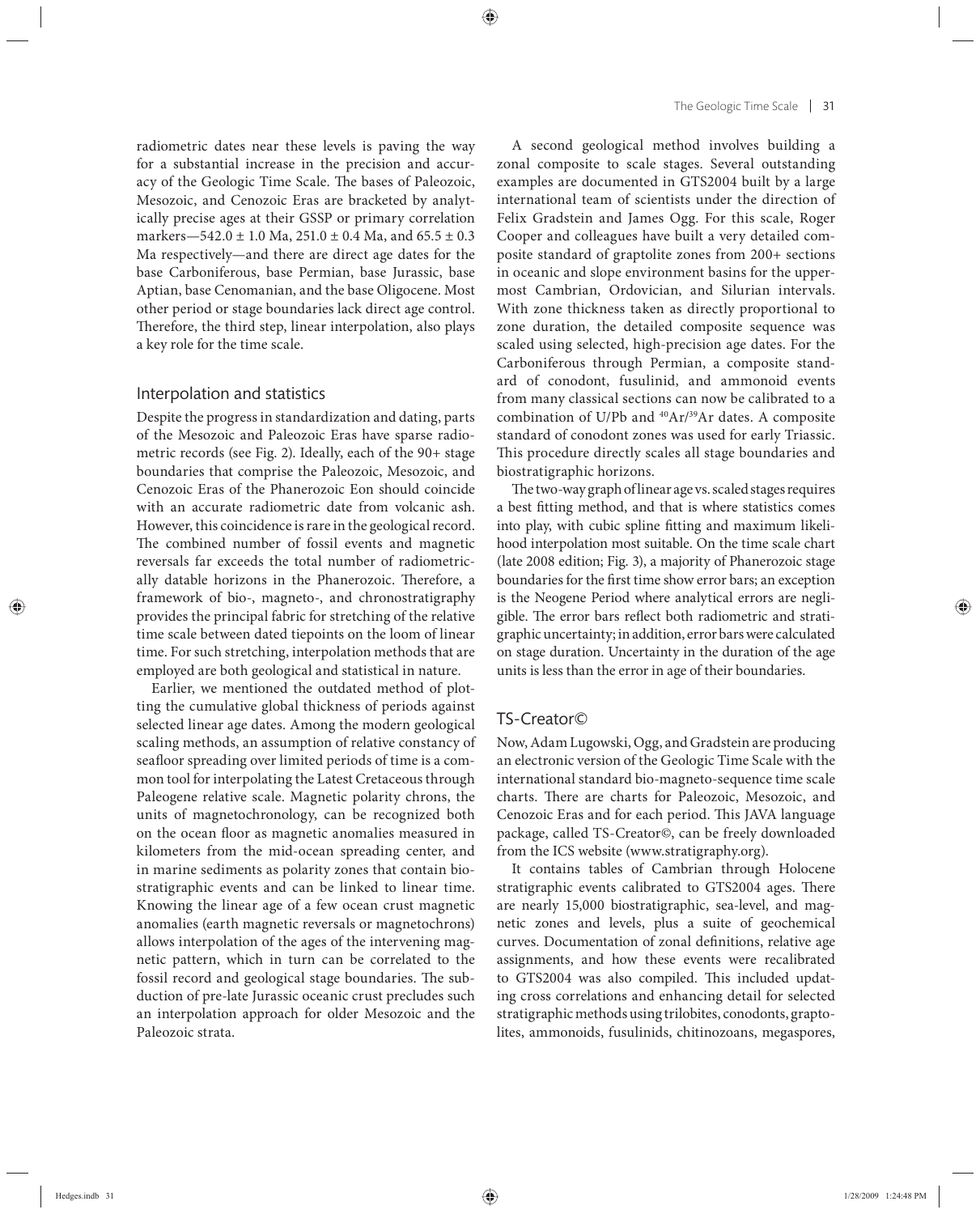

Fig. 2 Geologic Time Scale 2004 showing which stage and period boundaries have a Global Boundary Stratotype Section and Point (GSSP), which ones are dated directly and which other age dates were used. Intervals with sparse or no dates required interpolation.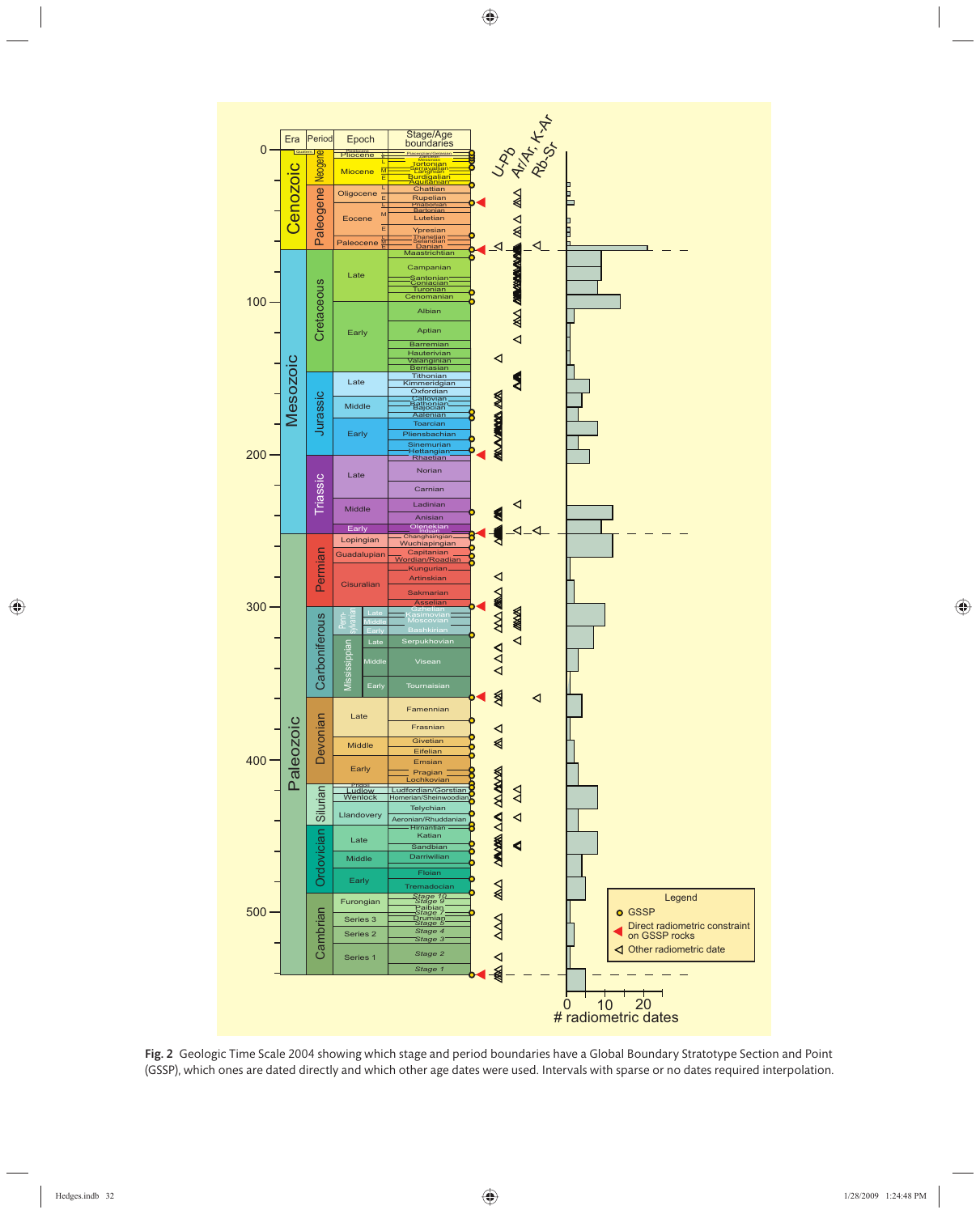

# INTERNATIONAL STRATIGRAPHIC CHART INTERNATIONAL STRATIGRAPHIC CHART International Commission on Stratigraphy



| <b>ASSO</b><br>dSSD                       | $\blacktriangle$<br>$(\neg)$<br>Θ.                                                                    | ⊖<br>$(\lnot)$                                                                                                                                                                                                                                                                                                                                                                                                                  | ⊖<br>⊖                                                 | €<br>⊖                                              | E                                                             | C                                     | $\Theta$                                      | €                                                          |                                            |                                           |                                                                                                       |                                                                                                                                        |                                                                                                 |                                                                                      |                                                                                                  |                                                                                                       |                                                 |                                                                                              |                                                                                                                                                           |                                                                                                                                                                                      |                                                                                                                                                               |
|-------------------------------------------|-------------------------------------------------------------------------------------------------------|---------------------------------------------------------------------------------------------------------------------------------------------------------------------------------------------------------------------------------------------------------------------------------------------------------------------------------------------------------------------------------------------------------------------------------|--------------------------------------------------------|-----------------------------------------------------|---------------------------------------------------------------|---------------------------------------|-----------------------------------------------|------------------------------------------------------------|--------------------------------------------|-------------------------------------------|-------------------------------------------------------------------------------------------------------|----------------------------------------------------------------------------------------------------------------------------------------|-------------------------------------------------------------------------------------------------|--------------------------------------------------------------------------------------|--------------------------------------------------------------------------------------------------|-------------------------------------------------------------------------------------------------------|-------------------------------------------------|----------------------------------------------------------------------------------------------|-----------------------------------------------------------------------------------------------------------------------------------------------------------|--------------------------------------------------------------------------------------------------------------------------------------------------------------------------------------|---------------------------------------------------------------------------------------------------------------------------------------------------------------|
| <b>BM</b><br>əpA                          | 542<br>$-635$<br>850<br>1000                                                                          | 1200<br>1400                                                                                                                                                                                                                                                                                                                                                                                                                    | 1600<br>1800                                           | 2050<br>2300                                        | 2500                                                          | 2800                                  | 3200                                          | 3600                                                       | 4000                                       | $-4600$                                   |                                                                                                       | A), whereas                                                                                                                            |                                                                                                 |                                                                                      |                                                                                                  |                                                                                                       |                                                 |                                                                                              |                                                                                                                                                           |                                                                                                                                                                                      |                                                                                                                                                               |
| Period<br>Poine                           | Cryogenian<br>Ediacaran<br>Toniar                                                                     | Calymmian<br>Ectasian<br>Stenian                                                                                                                                                                                                                                                                                                                                                                                                | Statherian                                             | Orosirian<br>Rhyacian                               | Siderian                                                      |                                       |                                               |                                                            |                                            |                                           | formally defined by their lower boundary. Each unit<br>Subdivisions of the global geologic record are | of the Phanerozoic (~542 Ma to Present) and the<br>base of Ediacaran are defined by a basal Global<br>Standard Section and Point (GSSP | absolute age (Global Standard Stratigraphic Age<br>Precambrian units are formally subdivided by | GSSA). Details of each GSSP are posted on the<br>ICS website (www.stratigraphy.org). | Numerical ages of the unit boundaries in the<br>Phanerozoic are subject to revision. Some stages | international agreement on their GSSP limits. Most<br>within the Cambrian will be formally named upon | sub-Series boundaries (e.g., Middle and Upper   | Colors are according to the Commission for the<br>Geological Map of the World (www.cgmw.org) | Time Scale 2004', by F.M. Gradstein, J.G. Ogg,<br>A.G. Smith, et al. (2004; Cambridge University Press)<br>The listed numerical ages are from 'A Geologic | and "The Concise Geologic Time Scale" by J.G. Ogg,                                                                                                                                   |                                                                                                                                                               |
| Era<br>Erathem                            | proterozoic<br>Neo-                                                                                   | proterozoic<br>Meso-                                                                                                                                                                                                                                                                                                                                                                                                            |                                                        | proterozoic<br>Paleo-                               | Neoarchean                                                    |                                       | Mesoarchean                                   | Paleoarchean<br>Eoarchean                                  | Hadean (informal)                          |                                           |                                                                                                       |                                                                                                                                        |                                                                                                 |                                                                                      |                                                                                                  |                                                                                                       | Aptian) are not formally defined.               |                                                                                              |                                                                                                                                                           |                                                                                                                                                                                      | G. Ogg and F.M. Gradstein (2008).                                                                                                                             |
| uo∃<br>Eonothem                           |                                                                                                       | Proterozoic                                                                                                                                                                                                                                                                                                                                                                                                                     |                                                        |                                                     | recamprian                                                    |                                       | Archean<br>$\mathsf{d}$                       |                                                            |                                            |                                           |                                                                                                       |                                                                                                                                        |                                                                                                 |                                                                                      |                                                                                                  |                                                                                                       |                                                 |                                                                                              |                                                                                                                                                           |                                                                                                                                                                                      |                                                                                                                                                               |
|                                           |                                                                                                       |                                                                                                                                                                                                                                                                                                                                                                                                                                 |                                                        |                                                     |                                                               |                                       |                                               |                                                            |                                            |                                           |                                                                                                       |                                                                                                                                        |                                                                                                 |                                                                                      |                                                                                                  |                                                                                                       |                                                 |                                                                                              |                                                                                                                                                           |                                                                                                                                                                                      |                                                                                                                                                               |
| dSSD                                      | $\blacktriangle$<br>$\blacktriangle$<br>$\blacktriangle$                                              | $\blacktriangle$<br>$\mathbf{A}$                                                                                                                                                                                                                                                                                                                                                                                                |                                                        | $\blacktriangle$<br>$\blacktriangle$                | $\blacktriangle$<br>$\blacktriangle$                          | $\blacktriangle$<br>$\blacktriangle$  | $\blacktriangle$<br>$\blacktriangle$          | $\blacktriangle$<br>$\blacktriangle$                       | $\blacktriangle$<br>$\blacktriangle$       | $\mathbf{A}$                              | $\triangleleft$<br>$\blacktriangle$                                                                   |                                                                                                                                        |                                                                                                 | 111                                                                                  |                                                                                                  |                                                                                                       |                                                 |                                                                                              | ۵                                                                                                                                                         |                                                                                                                                                                                      | December 2008                                                                                                                                                 |
| <b>BM</b><br>epA                          | $374.5 + 2.6$<br>$385.3 + 2.6$<br>rù.<br>$359.2 + 2$                                                  | œ<br>$391.8 + 2.7$<br>$397.5 + 2.7$<br>407.0 ±2                                                                                                                                                                                                                                                                                                                                                                                 | $411.2 \pm 2.8$<br>$416.0 + 2.8$                       | $421.3 + 2.6$<br>418.7 ±2.7                         | $422.9 + 2.5$<br>$426.2 + 2.4$                                | $428.2 + 2.3$                         | $436.0 \pm 1.9$<br>$439.0 \pm 1.8$            | $443.7 \pm 1.5$<br>$445.6 \pm 1.5$<br>$455.8 \pm 1.6$      | $460.9 + 1.6$                              | $468.1 \pm 1.6$<br>$471.8 \pm 1.6$        | $478.6 \pm 1.7$<br>$488.3 \pm 1.7$                                                                    | $-492$                                                                                                                                 | $-496$                                                                                          | ~503<br>$-499$                                                                       | ~5006.5                                                                                          | $-510*$                                                                                               | $~1515*$<br>$-521*$                             | $-528*$                                                                                      | 542.0 ±1.0                                                                                                                                                |                                                                                                                                                                                      |                                                                                                                                                               |
| əpA<br>Stage                              | Famennian<br>Frasnian<br>Givetian                                                                     | Pragian<br>Emsian<br>Eifelian                                                                                                                                                                                                                                                                                                                                                                                                   | Lochkovian                                             | Ludfordian                                          | Homerian<br>Gorstian                                          | Sheinwoodiar<br>Telychian             | Rhuddanian<br>Aeronian                        | Hirnantian<br>Katian                                       | Darriwilian<br>Sandbian                    | Dapingian                                 | Tremadociar<br>Flojan                                                                                 | Stage 10                                                                                                                               | Stage 9<br>Paibian                                                                              | Guzhangian                                                                           | Drumian<br>Stage 5                                                                               | Stage 4                                                                                               | Stage 3                                         | Stage 2                                                                                      | Fortunian                                                                                                                                                 | This chart was drafted by Gabi Ogg. Intra Cambrian unit ages<br>Copyright © 2008 International Commission on Stratigraphy<br>with * are informal, and awaiting ratified definitions. |                                                                                                                                                               |
| Epoch<br>SeineS                           | Upper                                                                                                 | Middle<br>Lower                                                                                                                                                                                                                                                                                                                                                                                                                 |                                                        | Ludlow<br>Pridoli                                   |                                                               | Wenlock                               | Llandovery                                    | Upper                                                      |                                            | Middle                                    | Lower                                                                                                 |                                                                                                                                        | Furongian                                                                                       |                                                                                      | Series 3                                                                                         |                                                                                                       | Series <sub>2</sub>                             | Terreneuvian                                                                                 |                                                                                                                                                           |                                                                                                                                                                                      |                                                                                                                                                               |
| <b>boined</b><br>mətaγa                   |                                                                                                       | Devonian                                                                                                                                                                                                                                                                                                                                                                                                                        |                                                        |                                                     | <b>Gilurian</b>                                               |                                       |                                               |                                                            | Ordovician                                 |                                           |                                                                                                       |                                                                                                                                        |                                                                                                 |                                                                                      | Cambrian                                                                                         |                                                                                                       |                                                 |                                                                                              |                                                                                                                                                           |                                                                                                                                                                                      |                                                                                                                                                               |
| Era<br>Erathem<br>uo∃                     |                                                                                                       |                                                                                                                                                                                                                                                                                                                                                                                                                                 |                                                        |                                                     |                                                               |                                       |                                               | paleozoic<br>phanerozoic                                   |                                            |                                           |                                                                                                       |                                                                                                                                        |                                                                                                 |                                                                                      |                                                                                                  |                                                                                                       |                                                 |                                                                                              |                                                                                                                                                           |                                                                                                                                                                                      |                                                                                                                                                               |
| Eonothem                                  |                                                                                                       |                                                                                                                                                                                                                                                                                                                                                                                                                                 |                                                        |                                                     |                                                               |                                       |                                               |                                                            |                                            |                                           |                                                                                                       |                                                                                                                                        |                                                                                                 |                                                                                      |                                                                                                  |                                                                                                       |                                                 |                                                                                              |                                                                                                                                                           |                                                                                                                                                                                      |                                                                                                                                                               |
| <b>dSSD</b>                               |                                                                                                       | 11                                                                                                                                                                                                                                                                                                                                                                                                                              | $\blacktriangle$                                       | $\blacktriangle$                                    | $\blacktriangle$                                              |                                       | 44                                            |                                                            | $\mathbf{A}$<br>$\blacktriangle$           | $\mathbf{A}$                              | $\blacktriangle$<br>$\blacktriangle$                                                                  | $\blacktriangle$                                                                                                                       |                                                                                                 |                                                                                      | $\blacktriangleleft$                                                                             |                                                                                                       |                                                 | $\blacktriangle$                                                                             |                                                                                                                                                           |                                                                                                                                                                                      |                                                                                                                                                               |
|                                           |                                                                                                       |                                                                                                                                                                                                                                                                                                                                                                                                                                 |                                                        |                                                     |                                                               |                                       |                                               |                                                            |                                            |                                           |                                                                                                       |                                                                                                                                        |                                                                                                 |                                                                                      |                                                                                                  |                                                                                                       |                                                 |                                                                                              |                                                                                                                                                           | 44                                                                                                                                                                                   |                                                                                                                                                               |
| <b>BM</b><br>$\overline{op}$              |                                                                                                       |                                                                                                                                                                                                                                                                                                                                                                                                                                 |                                                        |                                                     |                                                               |                                       |                                               |                                                            |                                            |                                           |                                                                                                       |                                                                                                                                        |                                                                                                 |                                                                                      |                                                                                                  |                                                                                                       |                                                 |                                                                                              |                                                                                                                                                           |                                                                                                                                                                                      |                                                                                                                                                               |
| əpA<br>əpsi2                              | $161.2 + 4.0$<br>$145.5 + 4.0$<br>$150.8 + 4.0$<br>$-155.6$<br>Kimmeridgian<br>Tithonian<br>Oxfordiar | $164.7 + 4.0$<br>$167.7 + 3.5$<br><b>Bathonian</b><br>Callovian<br>Bajocian                                                                                                                                                                                                                                                                                                                                                     | $171.6 + 3.0$<br>$175.6 + 2.0$<br>Aalenian<br>Toarcian | $183.0 \pm 1.5$<br>$189.6 \pm 1.5$<br>Pliensbachian | $196.5 \pm 1.0$<br>$199.6 \pm 0.6$<br>Hettangiar<br>Sinemuria | $203.6 \pm 1.5$<br>Rhaetian<br>Norian | $216.5 + 2.0$<br>~228.7<br>Carnian<br>adiniar | 237.0 ±2.0<br>$-249.5$<br>$-245.9$<br>Olenekian<br>Anisian | $251.0 \pm 0.4$<br>Changhsingian<br>Induan | 253.8 ±0.7<br>260.4 ±0.7<br>Wuchiapingian | 265.8 ±0.7<br>268.0 ±0.7<br>Capitanian<br>Wordian                                                     | 270.6 ±0.7<br>Kungurian<br>Roadian                                                                                                     | 275.6 ±0.7<br>284.4 ±0.7<br>Artinskian                                                          | $294.6 \pm 0.8$<br>Sakmarian                                                         | $299.0 + 0.8$<br>Gzhelian<br>Asseliar                                                            | $303.4 + 0.9$<br>Kasimovian                                                                           | $307.2 \pm 1.0$<br>$311.7 \pm 1.1$<br>Moscovian | $318.1 \pm 1.3$<br><b>Bashkirian</b>                                                         | $328.3 \pm 1.6$<br>Serpukhovian                                                                                                                           | $359.2 + 2.5$<br>$345.3 + 2.1$<br>Tournaisian<br>Visean                                                                                                                              |                                                                                                                                                               |
| Epoch<br>Seineg                           | Upper                                                                                                 | Middle                                                                                                                                                                                                                                                                                                                                                                                                                          |                                                        | Lower                                               |                                                               | Upper                                 |                                               | Middle<br>Lower                                            |                                            | Lopingian                                 | Guadalupian                                                                                           |                                                                                                                                        |                                                                                                 | Cisuralian                                                                           |                                                                                                  | Upper                                                                                                 | Middle<br><b>usinsvlys</b><br>Penn              | Lower                                                                                        | Upper                                                                                                                                                     | Middle<br>Lower<br>ueiddis<br><b>Pissi</b> N                                                                                                                                         | ion. Base of the Pleistocene is at 1.81 Ma<br>historic "Tertiary" comprises the Paleogene                                                                     |
| <b>boined</b><br>System                   |                                                                                                       | Jurassic                                                                                                                                                                                                                                                                                                                                                                                                                        |                                                        |                                                     |                                                               |                                       | <b>Diasaid</b>                                |                                                            |                                            |                                           |                                                                                                       | Permian                                                                                                                                |                                                                                                 |                                                                                      |                                                                                                  |                                                                                                       |                                                 |                                                                                              | Carboniferous                                                                                                                                             |                                                                                                                                                                                      |                                                                                                                                                               |
| Era<br>Erathem                            |                                                                                                       |                                                                                                                                                                                                                                                                                                                                                                                                                                 |                                                        |                                                     | piozoseM                                                      |                                       |                                               | <b>Phanerozoic</b>                                         |                                            |                                           |                                                                                                       |                                                                                                                                        |                                                                                                 |                                                                                      | <b>Paleo zoic</b>                                                                                |                                                                                                       |                                                 |                                                                                              |                                                                                                                                                           |                                                                                                                                                                                      |                                                                                                                                                               |
| Eon<br>Eonothem<br>dSSD                   | $\blacktriangle$                                                                                      |                                                                                                                                                                                                                                                                                                                                                                                                                                 |                                                        |                                                     |                                                               | $\blacktriangle$                      | $\blacktriangle$                              |                                                            |                                            |                                           | 111111                                                                                                |                                                                                                                                        |                                                                                                 |                                                                                      | $\sim$ $\sim$                                                                                    |                                                                                                       |                                                 |                                                                                              |                                                                                                                                                           |                                                                                                                                                                                      |                                                                                                                                                               |
| <b>BM</b><br>әб∀                          | 0.0117<br>0.126                                                                                       | 1.806<br>2.588<br>0.781                                                                                                                                                                                                                                                                                                                                                                                                         | 5.332<br>3.600                                         | 7.246<br>11.608                                     | 13.82<br>15.97                                                | 20.43                                 | $28.4 \pm 0.1$<br>23.03                       | $33.9 + 0.1$<br>$40.4 \pm 0.2$<br>$37.2 \pm 0.1$           | $48.6 \pm 0.2$                             | $55.8 \pm 0.2$<br>58.7 ±0.2               | $65.5 \pm 0.3$<br>$-61.1$                                                                             | $70.6 \pm 0.6$                                                                                                                         | $83.5 \pm 0.7$                                                                                  | $85.8 \pm 0.7$<br>$-88.6$                                                            | $93.6 \pm 0.8$                                                                                   | $99.6 \pm 0.9$                                                                                        | $112.0 \pm 1.0$                                 | $125.0 \pm 1.0$<br>$130.0 \pm 1.5$                                                           | 133.9                                                                                                                                                     | $140.2 \pm 3.0$<br>$145.5 + 4.0$                                                                                                                                                     |                                                                                                                                                               |
| ә6А<br>Stage                              | "lonian<br>Upper                                                                                      | Piacenziar<br>Calabrian<br>Gelasian                                                                                                                                                                                                                                                                                                                                                                                             | Messinian<br>Zanclean                                  | Tortonian                                           | Serravallian<br>Langhian                                      | Burdigalian<br>Aquitanian             | Rupelian<br>Chattian                          | Priabonian<br><b>Bartonian</b>                             | Ypresiar<br>Lutetian                       | Thanetian                                 | Selandian<br>Danian                                                                                   | Maastrichtian                                                                                                                          | Campaniar<br>Santonian                                                                          | Coniacian                                                                            | Cenomanian<br>Turonian                                                                           | Albian                                                                                                | Aptian                                          | Barremian                                                                                    | Hauterivian                                                                                                                                               | Valanginian<br>Berriasian                                                                                                                                                            |                                                                                                                                                               |
| Epoch<br>SeineS                           | Pleistocene<br>Holocene                                                                               | $\begin{array}{c} \rule{0pt}{2.5ex} \rule{0pt}{2.5ex} \rule{0pt}{2.5ex} \rule{0pt}{2.5ex} \rule{0pt}{2.5ex} \rule{0pt}{2.5ex} \rule{0pt}{2.5ex} \rule{0pt}{2.5ex} \rule{0pt}{2.5ex} \rule{0pt}{2.5ex} \rule{0pt}{2.5ex} \rule{0pt}{2.5ex} \rule{0pt}{2.5ex} \rule{0pt}{2.5ex} \rule{0pt}{2.5ex} \rule{0pt}{2.5ex} \rule{0pt}{2.5ex} \rule{0pt}{2.5ex} \rule{0pt}{2.5ex} \rule{0$<br>١<br>V<br>$V_{\perp}$<br>$\chi_{\parallel}$ | Pliocene                                               |                                                     | Miocene                                                       |                                       | Oligocene                                     | Eocene                                                     |                                            |                                           | Paleocene                                                                                             |                                                                                                                                        |                                                                                                 | Upper                                                                                |                                                                                                  |                                                                                                       |                                                 | Lower                                                                                        |                                                                                                                                                           |                                                                                                                                                                                      |                                                                                                                                                               |
| <b>boined</b><br>System                   | Quaternary                                                                                            |                                                                                                                                                                                                                                                                                                                                                                                                                                 |                                                        | Neodeue                                             |                                                               |                                       |                                               |                                                            | <b>Paleogene</b>                           |                                           |                                                                                                       |                                                                                                                                        |                                                                                                 |                                                                                      | Cretaceous                                                                                       |                                                                                                       |                                                 |                                                                                              |                                                                                                                                                           |                                                                                                                                                                                      |                                                                                                                                                               |
| Era<br>Erathem<br>$UO \equiv$<br>Eonothem |                                                                                                       |                                                                                                                                                                                                                                                                                                                                                                                                                                 |                                                        |                                                     |                                                               | piozoueg                              |                                               | phanerozoic                                                |                                            |                                           |                                                                                                       |                                                                                                                                        |                                                                                                 |                                                                                      | <b>DiozoseM</b>                                                                                  |                                                                                                       |                                                 |                                                                                              |                                                                                                                                                           |                                                                                                                                                                                      | Definition of the Quaternary and revision of the Pleistocene are under discuss<br>(base of Calabrian), but may be extended to 2.59 Ma (base of Gelasian). The |

**Fig. 3** The International Stratigraphic Chart summarizes the set of chronostratigraphic units (geologic stages, periods) and their computed ages, which are the main framework for<br>Geologic Time Scale 2004. Uncertainties on Fig. 3 The International Stratigraphic Chart summarizes the set of chronostratigraphic units (geologic stages, periods) and their computed ages, which are the main framework for Geologic Time Scale 2004. Uncertainties on ages are expressed as two-sigma (95% confi dence). This version incorporates changes made by the International Commission up to December, 2008.

December, 2008.